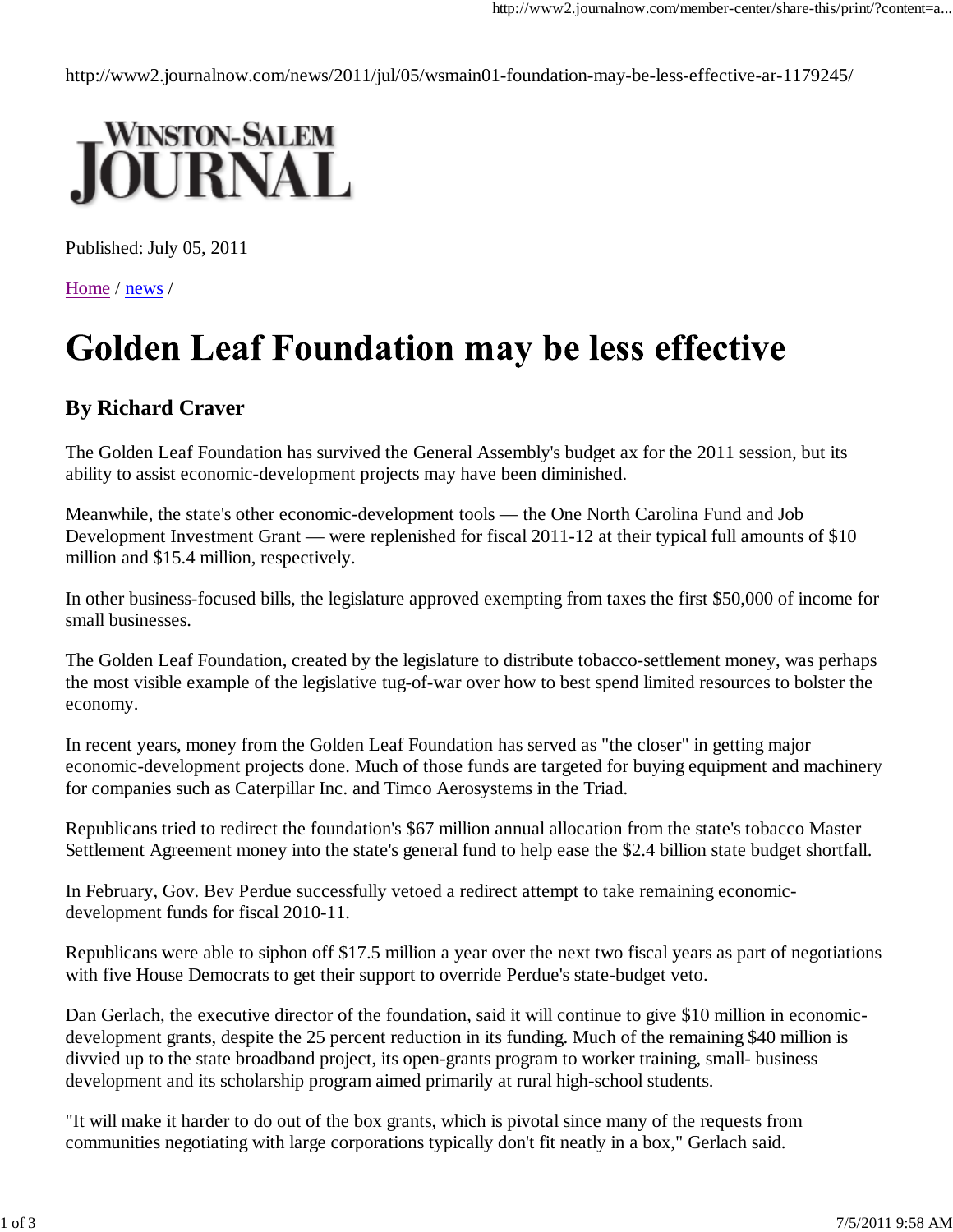He said the foundation's board of directors has not decided whether to spend any of the principal of its endowment, which exceeds \$550 million.

"One challenge is that if we approved all the requests currently before us, we would exhaust the \$10 million by October," Gerlach said. "That means we have to be more judicial in reviewing requests and that could lead to smaller grants in some instances."

Triad economic developers say the region will continue to remain aggressive in its business-recruitment efforts, despite a 12 percent reduction in state funding for the Piedmont Triad Partnership.

"We all know these are extraordinary economic times, and we're all trying to cut costs where we can," said Robert Leak Jr., the president of Winston-Salem Business Inc. "We've make the most of what we're given.

"But there's still enough funding to allow the region and the state to remain competitive nationally and internationally. We are watching the Golden Leaf very closely to see if it can continue to provide grants that can help sell a deal."

Dale Carroll, the deputy secretary of the N.C. Commerce Department, acknowledges that the economic funding debate has made North Carolina more vulnerable to neighboring states.

"We can't control what our competitors say, but we've been able to do a good job — both individually and with corporations — that North Carolina remains aggressively in the business-recruitment business," Carroll said.

"We will have to be more thoughtful on which projects we target."

The biggest concern Carroll said he has heard from corporations is related to the state's educational system.

"That's the common thread, their desire to place operations in communities with quality education and a prepared work force," Carroll said.

"What's left to be determined is what level of impact will the budget cuts have on our educational system, and will they affect ... attracting businesses."

Some analysts say that how well the Republicans' strategy for jump-starting the economy works could decide whether they retain control of the General Assembly after the 2012 election.

N.C. Sen. Peter Brunstetter, R-Forsyth, said he believes several changes enacted will make for a more positive business climate.

"The termination of the income-tax surcharge is probably a plus in executive recruitment," Brunstetter said.

"Regulatory reform could mean a friendlier environment for business growth and activity for both large and small businesses. Tort reform and workers'-comp reform address two of the biggest negatives we have had for our business climate."

Perdue signed the workers'-comp and tort-reform bills into law June 24. She called both bills examples of "how good, balanced laws can be created when advocates for business and citizens roll up their sleeves and work together."

Rep. Dale Folwell, R-Forsyth, the House speaker pro tem, said he believes the approved economic changes will resonate positively with voters.